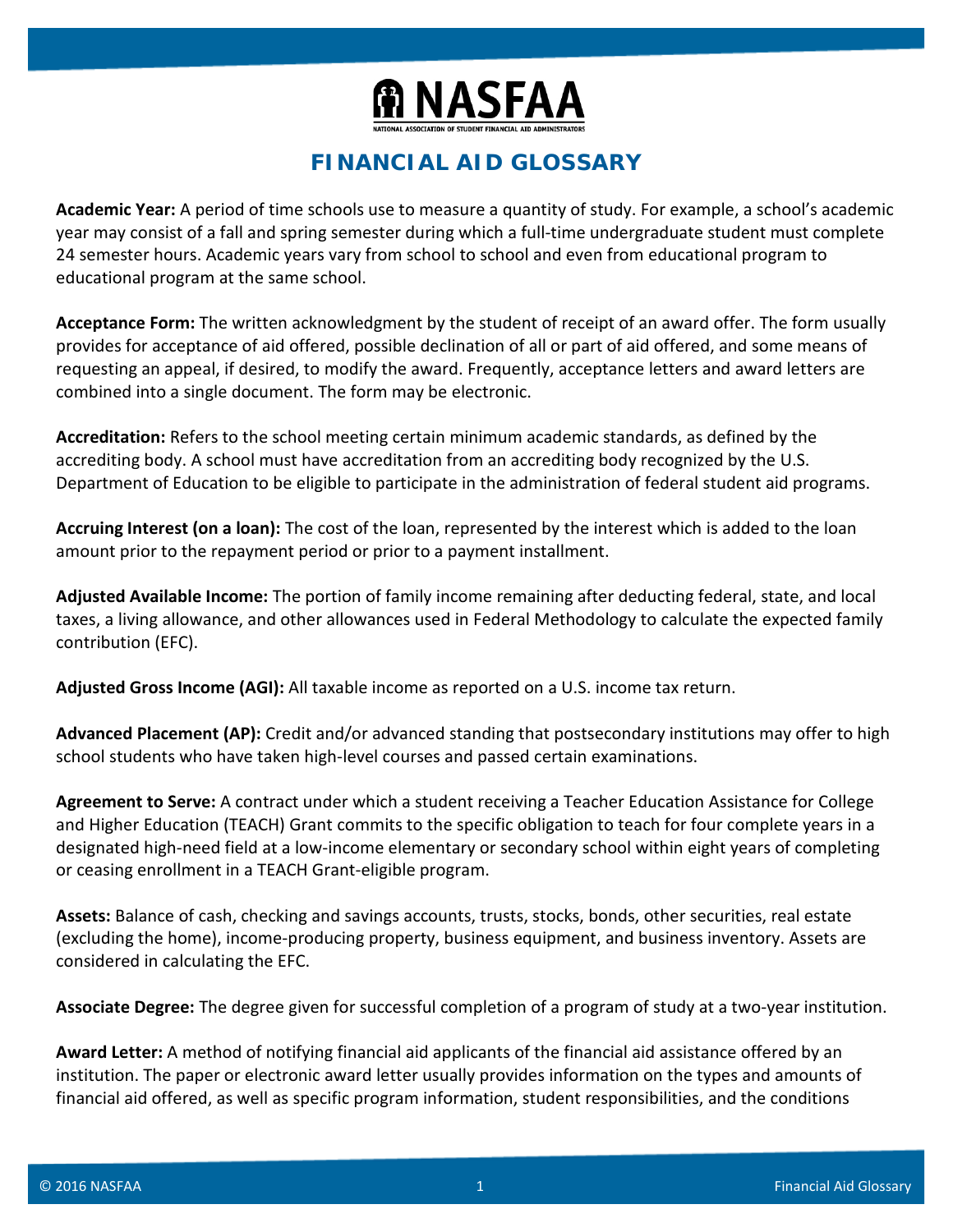which govern the award. It generally provides students with the opportunity to accept or decline the aid offered. (See Acceptance Form and Financial Aid Notification).

**Bachelor's Degree:** The degree given for successful completion of the undergraduate curriculum at a four-year college or a university. It is also called a baccalaureate degree.

**BIA Grant:** See Bureau of Indian Affairs Grant.

**Borrower:** The individual who signed and agreed to the terms in the promissory note and is responsible for repaying the loan.

**Budget:** See Cost of Attendance.

**Bureau of Indian Affairs (BIA) Grant:** A federal grant program administered by the Bureau of Indian Education for needy students who are members of an American Indian or Alaska native tribe and enrolled in accredited institutions in pursuit of an undergraduate or a graduate degree.

**Business Assets:** Property that is used in the operation of a trade or business, including real estate, inventories, buildings, machinery and other equipment, patents, franchise rights, and copyrights. Business assets are considered in the calculation of the EFC under the regular Federal Methodology formula.

**Campus-Based Programs:** The term commonly applied to federal student aid programs administered directly by participating postsecondary institutions. Campus-based programs include: Federal Perkins Loan, Federal Supplemental Educational Opportunity Grant (FSEOG), and Federal Work-Study (FWS).

**Capitalization (of interest):** The arrangement between borrower and lender whereby interest payments are deferred as they come due and are added to the principal amount of the loan.

**Central Processing System (CPS):** The computer system to which the student's need analysis data is electronically transmitted by the Free Application for Federal Student Aid (FAFSA®) processor. The Central Processing System performs database matches, calculates the student's official EFC, and generates the Student Aid Report (SAR).

**Certificate:** The formal acknowledgment of successful completion of a particular program or course of study, particularly at a community college or career college.

**CLEP:** See College-Level Examination Program.

**COA:** See Cost of Attendance.

**College-Level Examination Program (CLEP):** A series of examinations demonstrating a student's proficiency in a subject area, for which some postsecondary institutions offer credit.

**Commuter Student:** A student who does not live on campus; typically, "commuter" refers to a student living at home with his or her parents, but can also mean any student who lives off campus.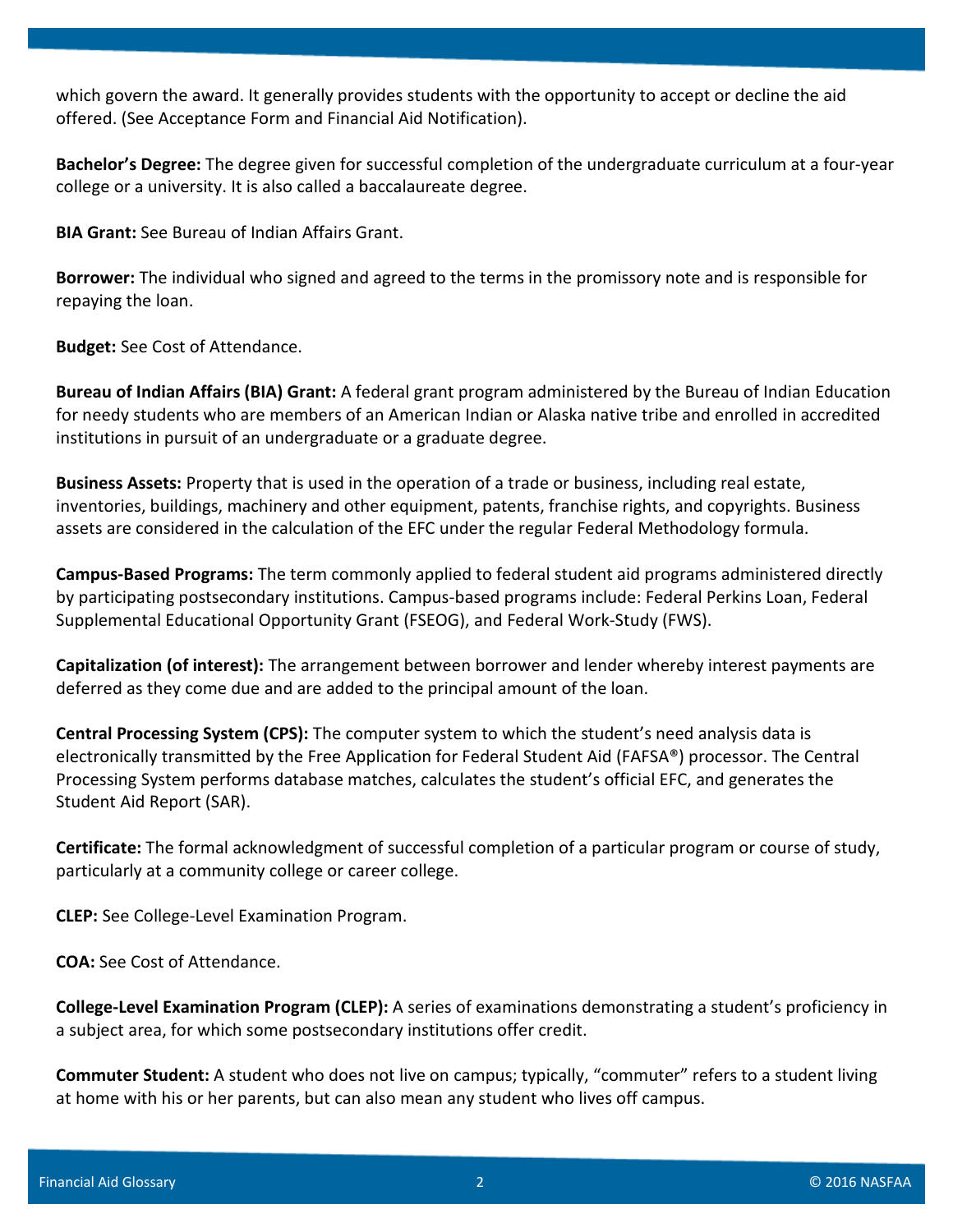**Comprehensive Transition and Postsecondary (CTP) Program:** A program for students with intellectual disabilities pursuing a degree, certificate, or nondegree program that:

- Is offered by an institution of higher education and approved by the U.S. Department of Education;
- Is designed to support students with intellectual disabilities who are seeking to continue academic, career and technical training for education, and independent living instruction to prepare for gainful employment;
- Offers academic advising and a structured curriculum; and
- Requires students with intellectual disabilities to participate on a not less than half-time basis with nondisabled students in (1) regular enrollment in credit-bearing courses, (2) auditing or participating in courses for which the student does not receive regular academic credit, (3) enrollment in non-creditbearing, nondegree courses, or (4) participation in internships or work-based training.

**Consolidation Loan:** A loan made to enable a borrower with different types of loans or multiple loans to obtain a single loan with one interest rate and one repayment schedule. Federal Perkins Loans, Direct Subsidized and Direct Unsubsidized Loans, Health Education Assistance Loans (HEAL), Health Professions Student Loans (HPSL), and Loans for Disadvantaged Students (LDS) may be combined for purposes of consolidation, subject to certain eligibility requirements. A consolidation loan pays off the existing loans; the borrower then repays the consolidated loan.

**Cooperative Education:** A program through which a college student alternates periods of classroom instruction with periods of related employment.

**Cost of Attendance (COA):** Generally, this includes the tuition and fees normally assessed a student, together with the institution's estimate of the cost of room and board, transportation and commuting costs, books and supplies, the cost of a computer, and miscellaneous personal expenses. In addition, student loan fees, dependent care costs, reasonable costs for a study abroad or cooperative education program, disabilityrelated costs, and/or the cost of a first professional credential may be included, when appropriate. It is also referred to as "cost of education" or "budget."

**CPS:** See Central Processing System.

**Credit (or Credit Hour):** The unit of measurement some institutions give for fulfilling course requirements.

**Custodial Parent:** The parent with whom a dependent student lives, and whose financial information is used in need analysis when parents are divorced or separated.

**Data Release Number (DRN):** A four-digit number assigned to a student's FAFSA that allows the student to release the FAFSA information to postsecondary institutions that were not originally listed on the FAFSA.

**Default:** Failure to repay a loan according to the terms agreed to when the borrower signed a promissory note.

**Deferment (of loan):** A period of time during which payments of the principal balance are not required, and for Federal Perkins Loans and Federal Direct Student Loans, interest does not accrue. The repayment period is extended by the length of the deferment period.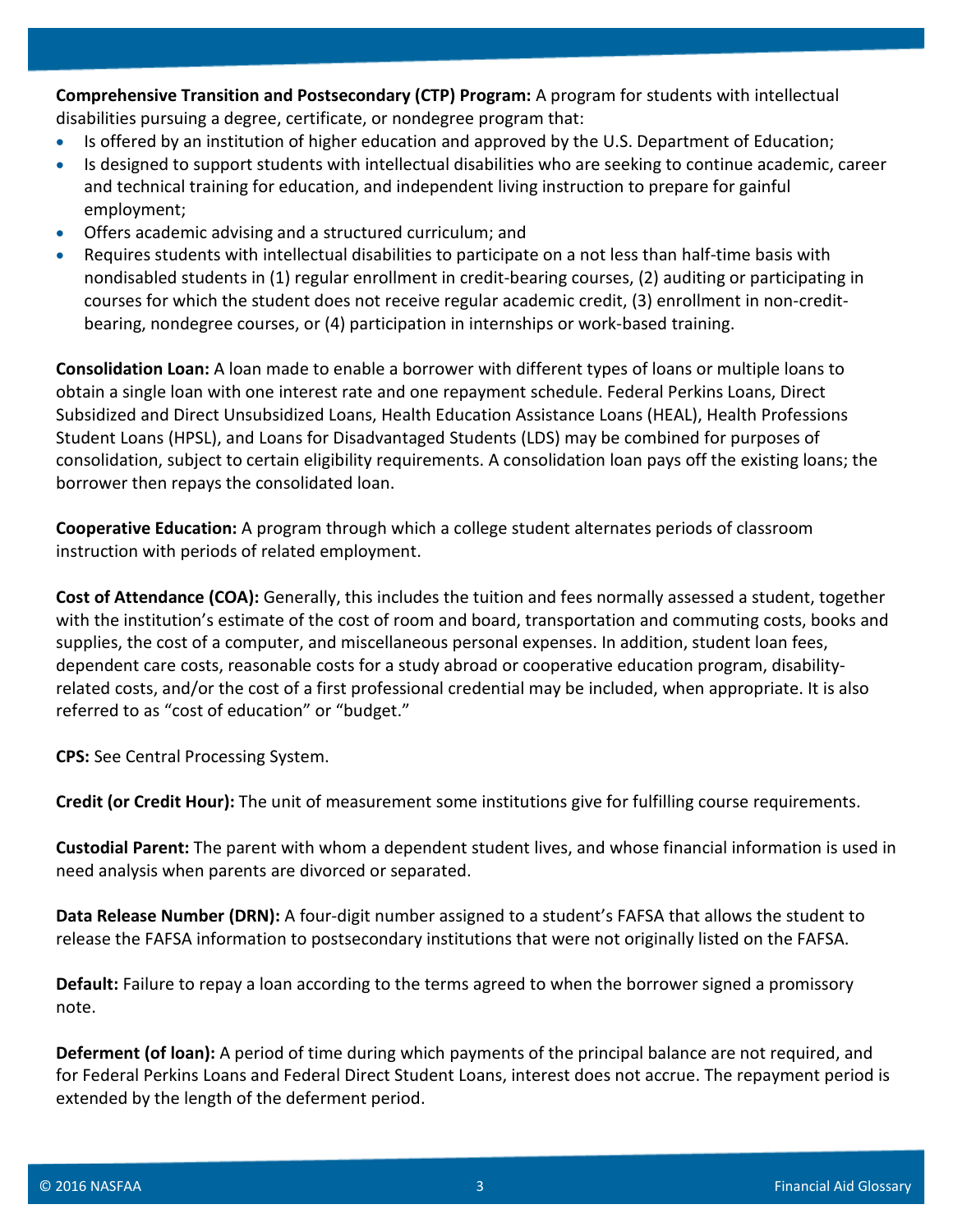**Department of Education, U.S. (ED):** The federal government agency that administers assistance to students enrolled in postsecondary educational programs under the following programs: Federal Pell Grant, Iraq and Afghanistan Service Grant (IASG), Teacher Education Assistance for College and Higher Education (TEACH) Grant, Federal Perkins Loan, Federal Supplemental Educational Opportunity Grant (FSEOG), Federal Work-Study (FWS), and Federal Direct Student Loan (Direct Loan) programs.

**Departmental Scholarship:** An award of gift assistance that is specifically designated for a recipient in a particular academic department within the institution.

**Dependent Student:** A student who does not qualify as an independent student and whose parental income and asset information is used in calculating the EFC (see Independent Student).

**Direct PLUS Loan:** Long-term loans made available to graduate/professional students and parents of dependent students. Interest rates are "variable-fixed" and subject to change each July 1. May be used to replace the EFC; amount borrowed is limited to the cost of attendance minus estimated financial assistance.

**Direct Subsidized and Direct Unsubsidized Loans:** Long-term, low-interest loans administered by the U.S. Department of Education and institutions. Loans carry a "variable-fixed" interest rate subject to change each July 1. Direct Unsubsidized Loans can be used to replace EFC.

**Disbursement:** Payment of loan proceeds to the borrower via the school by the lender. During consolidation, this term refers to sending payoffs to the loan holders of the underlying loans being consolidated.

**Educational Benefits:** Funds, primarily federal, awarded to certain categories of students (veterans, children of deceased veterans or other deceased wage earners, and students with physical disabilities) to help finance their postsecondary education regardless of their ability to demonstrate need in the traditional sense.

**Educational Expenses:** See Cost of Attendance.

**EFC:** See Expected Family Contribution.

**Eligible Noncitizen:** An individual who is one of the following:

- U.S. national (Natives of American Samoa, Swain's Island, or U.S. Minor Outlying Islands are U.S. nationals, but not U.S. citizens);
- U.S. permanent resident who has an I-151, I-551, or I-551C (Permanent Resident Card); or
- Someone with an Arrival-Departure Record (I-94) from the U.S. Citizenship and Immigration Services (USCIS) showing one of the following designations:
	- $\triangleright$  "Refugee",
	- $\triangleright$  "Asylum Granted",
	- $\triangleright$  "Cuban-Haitian Entrant, Status Pending",
	- $\triangleright$  "Conditional Entrant" (valid only if issued before April 1, 1980),
	- $\triangleright$  Victims of human trafficking, T-visa (T-2, T-3, or T-4, etc.) holder, or
	- $\triangleright$  "Parolee" paroled into the United States for at least one year for other than a temporary purpose with the intent to become a U.S. citizen or permanent resident.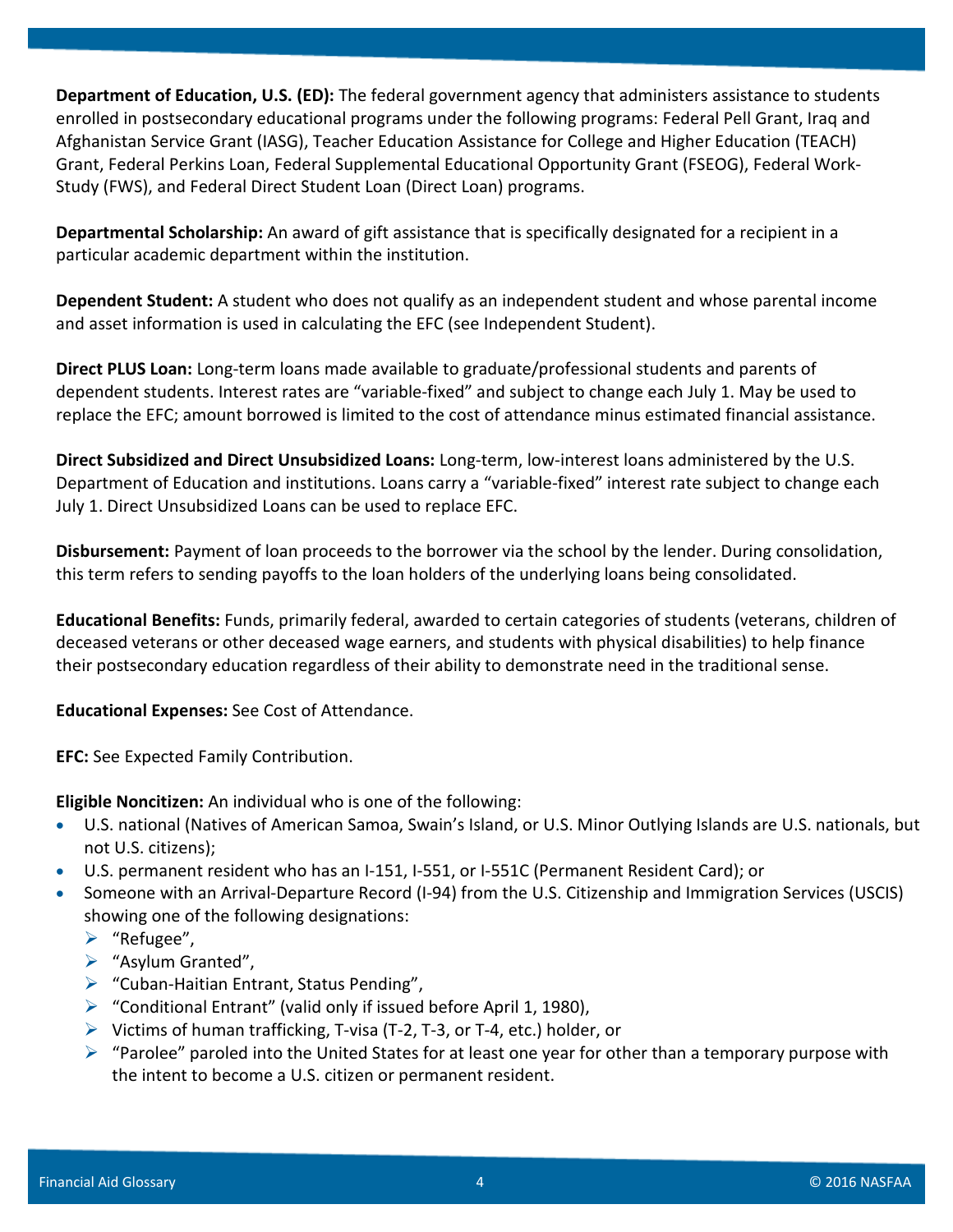**Eligible Program:** A program of organized instruction or study that leads to an academic, professional, or vocational degree or certificate, or other recognized educational credential.

**Employment:** With reference to financial aid, the opportunity for students to earn money to help pay for their education. Federal Work-Study is one program by which needy students can work to help pay their educational expenses.

**Employment Allowance:** An allowance to meet expenses related to employment when both parents (or a married independent student and spouse) are employed or when one parent (or independent student) qualifies as a surviving spouse or as head of a household. It is used in the need analysis formula for parents and students, if eligible.

**Enrollment Status:** The number of credits a student is registered for in a particular educational program during a specified period of time, such as a semester or quarter. Enrollment status is defined as full time, three-quarter time, half time or less than half time.

**Estimated Financial Assistance (EFA):** The total assistance that a student is receiving to offset the cost of a postsecondary education, including scholarships, Title IV aid, need-based work assistance, and private loans, that is subtracted from a student's need when determining eligibility for campus-based aid, Direct Subsidized and Unsubsidized Loans, and PLUS.

**Expected Family Contribution (EFC):** The amount a student and his or her family is expected to contribute toward the student's cost of attendance as calculated by a Congressionally-mandated formula known as Federal Methodology. The EFC is used to determine a student's eligibility for the student financial assistance programs.

**FAFSA:** See Free Application for Federal Student Aid.

**FAFSA4Caster:** Allows students and families to input financial information and receive an estimate of their federal aid eligibility before filing the FAFSA.

**FAFSA on the Web (FOTW):** Allows students to complete and file a FAFSA online at [www.fafsa.gov.](http://www.fafsa.gov/)

**Federal Direct Student Loan (Direct Loan) Program:** The collective name for the Direct Subsidized, Direct Unsubsidized, Direct PLUS, and Direct Consolidation Loan Programs. Loan funds for these programs are provided by the federal government to students and parents through postsecondary institutions.

**Federal Methodology (FM):** A standardized method for determining a student's (and family's) ability to pay for postsecondary education expenses. Formula for determining an EFC for the Federal Pell Grant, campusbased, and Direct Loan programs; the formula is defined by law.

**Federal Pell Grant Program:** A federal grant program for needy postsecondary students who have not yet received a baccalaureate or first professional degree; administered by the U.S. Department of Education.

**Federal Perkins Loan Program:** One of the campus-based programs; a long-term, low-interest loan program for undergraduate students at a current interest rate of 5 percent.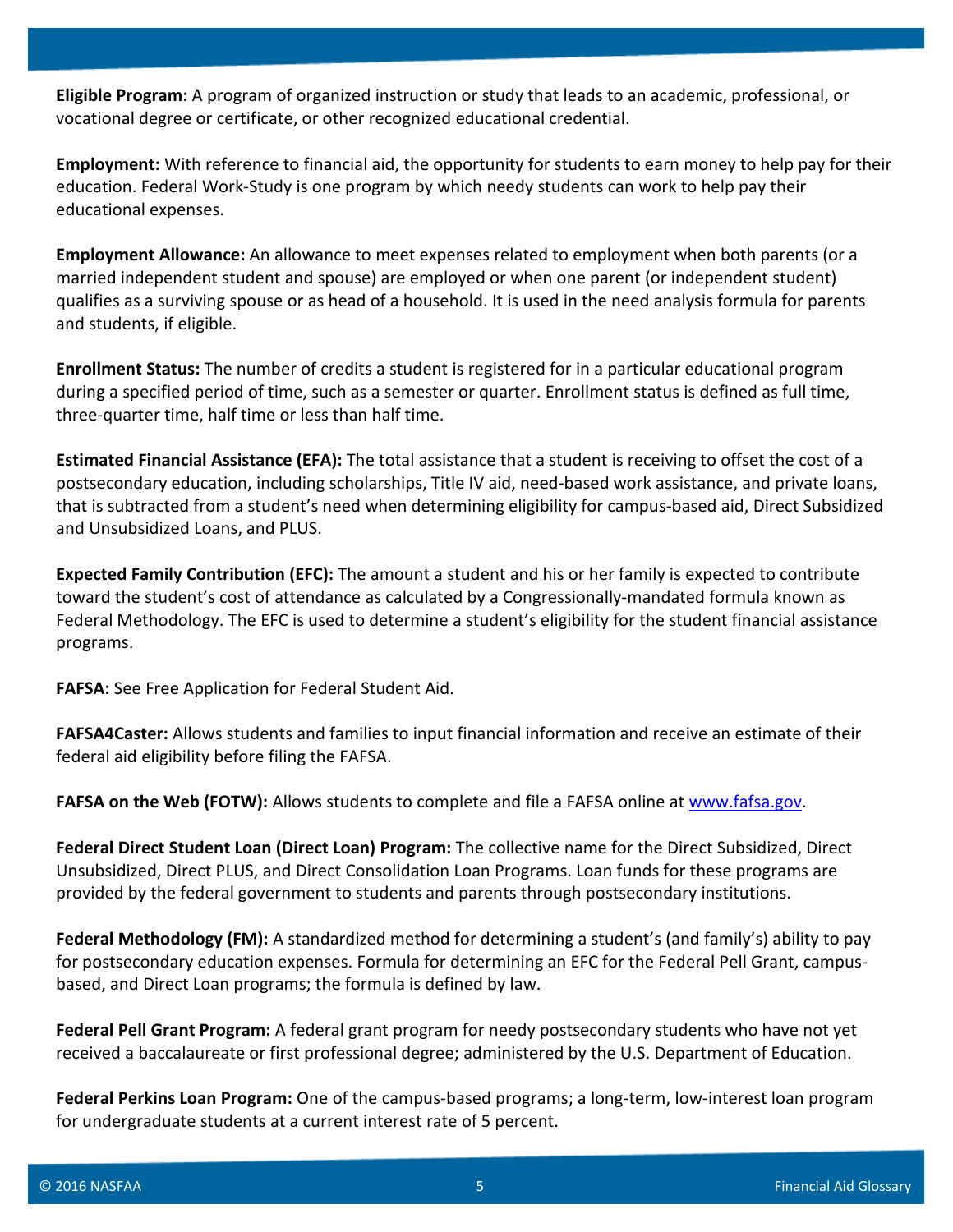**Federal Supplemental Educational Opportunity Grant (FSEOG) Program:** One of the campus-based programs; grants to undergraduate students of exceptional financial need who have not completed their first baccalaureate degree and who are financially in need of this grant to enable them to pursue their education. Priority for FSEOG awards must be given to Federal Pell Grant recipients with the lowest EFCs.

**Federal Work-Study (FWS) Program:** One of the campus-based programs; a part-time employment program which provides jobs for undergraduate and graduate students who are in need of earnings to meet a portion of their educational expenses.

**Financial Aid:** General term that describes any source of student assistance outside of the student or the student's family. Funds awarded to a student to help meet postsecondary educational expenses. These funds are generally awarded on the basis of financial need and include loans, grants and/or scholarships, and/or student employment.

**Financial Aid Administrator:** An individual who is responsible for preparing and communicating information pertaining to student loans, grants and/or scholarships, and/or student employment programs, and for advising, awarding, reporting, counseling, and supervising office functions related to student financial aid. A financial aid administrator is accountable to the various federal, state, and institutional entities that provide aid, and interprets and implements federal, state, and institutional policies and regulations. A financial aid administrator is capable of analyzing student and employee needs and making changes where necessary.

**Financial Aid Award:** An offer of financial or in-kind assistance to a student attending a postsecondary educational institution.

**Financial Aid Consultant:** A person who, for a fee, provides a variety of services to students and parents, including preparing the FAFSA and other financial aid forms, estimating the EFC, and estimating financial need.

**Financial Aid Notification:** The paper or electronic letter from a postsecondary institution that notifies the student whether or not aid has been awarded. If the student will be receiving assistance, the notification also describes the financial aid package. State agencies and private organizations may send students financial aid notifications separately from the postsecondary institution. Also see Award Letter.

**Financial Aid Package:** A financial aid award to a student that can be comprised of a combination of forms of financial aid (loans, grants, scholarships, and student employment).

**Financial Need:** The difference between the institution's cost of attendance and the family's ability to pay (i.e., EFC). Ability to pay is represented by the EFC for federal need-based aid and for many state and institutional programs.

**Financial Need Equation:** Cost of attendance minus expected family contribution equals financial need (COA -  $EFC = Need$ ).

**FM:** See Federal Methodology.

**Forbearance:** Permits the temporary cessation of repayments of loans, allowing an extension of time for making loan payments, or accepting smaller loan payments than were previously scheduled.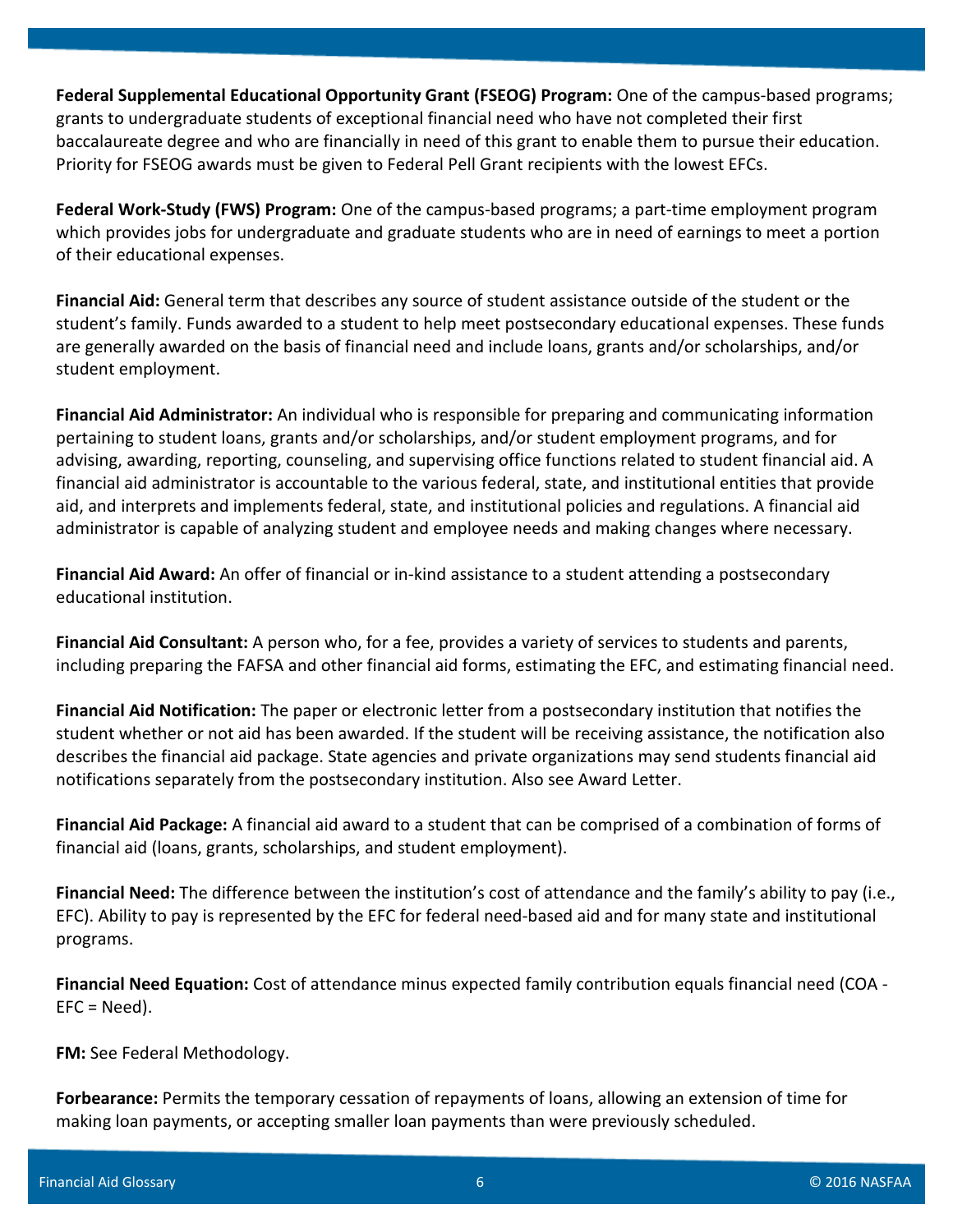**Free Application for Federal Student Aid (FAFSA):** The financial aid application completed by the student, and the student's parents if applicable, that collects household and financial information. The FAFSA is the foundation document for all federal need analysis computations and database matches performed for a student.

**FSEOG:** See Federal Supplemental Educational Opportunity Grant Program.

**FWS:** See Federal Work-Study Program.

**General Education Development (GED) Certificate:** Certificate students receive if they have passed a specific, approved high school equivalency test.

**Gift Aid:** Educational funds such as grants or scholarships that do not require repayment from present or future earnings. See Grant.

**Grace Period:** The period of time that begins when a loan recipient ceases to be enrolled at least half time and ends when the repayment period starts. Loan principal need not be paid and, depending on the loan, interest does not accrue during this period.

**Grant:** A type of financial aid that does not have to be repaid; usually awarded on the basis of need, possibly combined with some skills or characteristics the student possesses. Also see Gift Aid.

**Half Time:** At schools measuring progress in credit hours and semesters, trimesters, or quarters, "half time" is at least six semester hours or quarter hours per term for an undergraduate program. At schools measuring progress by credit hours but not using semesters, trimesters, or quarters, "half time" is at least 12 semester hours or 18 quarter hours per year. At schools measuring progress by clock hours, "half time" is at least 12 hours per week. Note that schools may choose to set higher minimums than these. A student must be attending school at least half time to be eligible for a Direct Loan. Half-time enrollment is not a requirement to receive aid from the Federal Pell Grant, Teacher Education Assistance for College and Higher Education (TEACH) Grant, FSEOG, FWS, and Federal Perkins Loan programs.

**Health and Human Services, U.S. Department of (HHS):** The federal government agency that provides assistance to future health care practitioners. The Nursing Student Loan, Health Profession Student Loan, and Scholarships for Disadvantaged Students are among some of the aid programs administered by HHS.

**Health Professions Programs:** Federal student assistance programs administered by the U.S. Department of Health and Human Services for students preparing for careers in the health sciences.

**HHS:** See Health and Human Services, U.S. Department of.

**Income Protection Allowance (IPA):** An allowance against income for the basic costs of maintaining family members in the home. The allowance is based upon consumption and other cost estimates of the U.S. Bureau of Labor Statistics for a family at the low standard of living.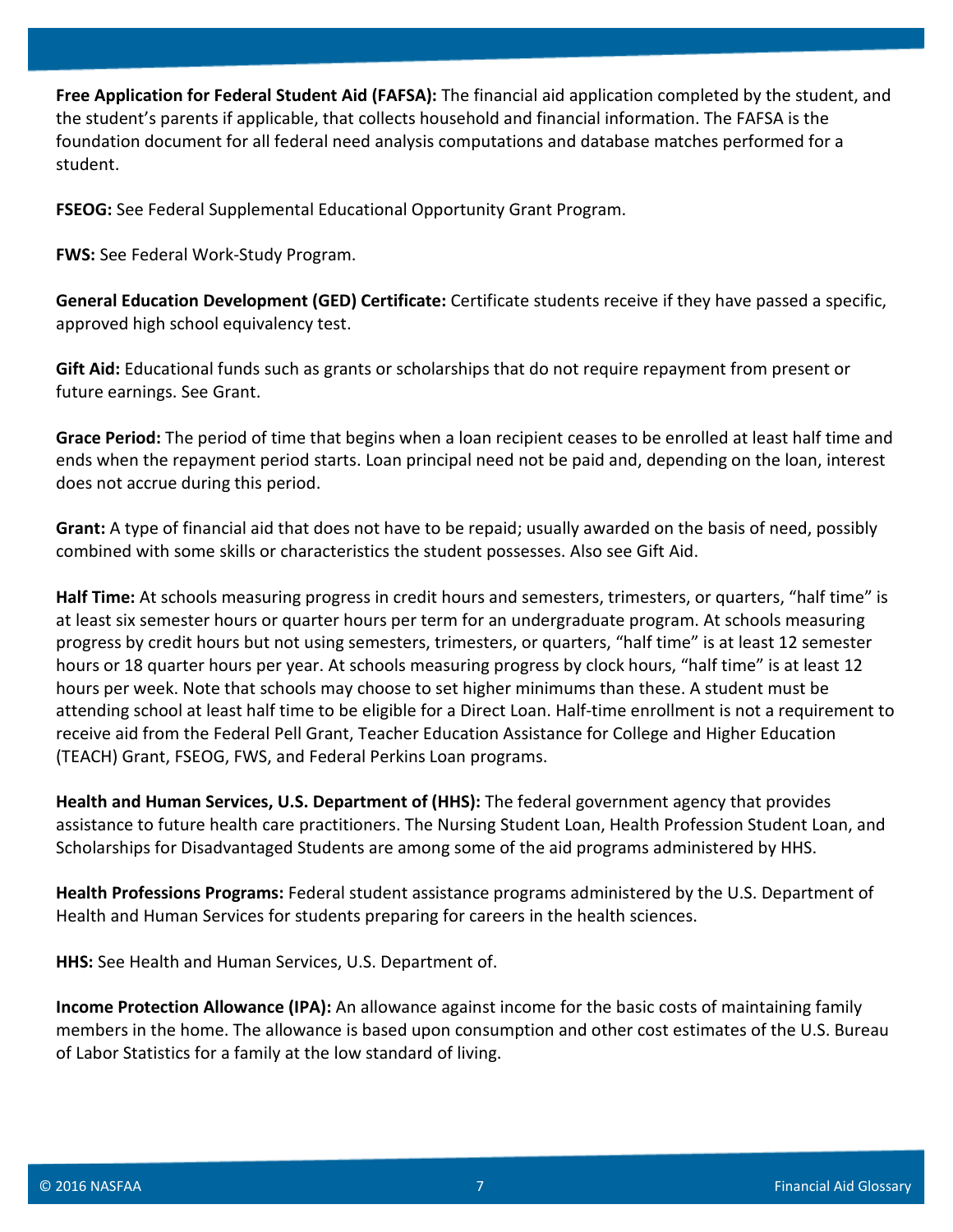**Independent Student:** A student who:

- (a) Will be 24 years of age by December 31 of the award year;
- (b) Is an orphan or a ward of the court;
- (c) Is an orphan, in foster care, or a ward of the court, at any time when the student was 13 years of age or older;
- (d) Is an emancipated minor or is in legal guardianship as determined by a court in the student's state of legal residence;
- (e) Is an unaccompanied youth who is homeless or who is at risk of homelessness and is self-supporting, as documented during the school year;
- (f) Is a veteran;
- (g) Is serving on active duty in the U.S. Armed Forces for purposes other than training;
- (h) Is married;
- (i) Is a graduate or professional student;
- (j) Has legal dependents other than a spouse;
- (k) Has dependent children; or
- (l) Presents documentation of other unusual circumstances demonstrating independence to the financial aid administrator.

**Interest:** A loan expense charged by the lender and paid by the borrower for the use of borrowed money. The expense is calculated as a percentage of the unpaid principal amount (loan amount) borrowed.

**Interest Rate:** An annual rate that is charged on a loan. The interest rate for Title IV loans are determined by federal law.

**Investment Plans:** Coverdell Educational Savings Accounts and state 529 plans are examples of educational investment plans that can be used to assist with higher education expenses, usually sponsored by commercial banking institutions.

**Iraq and Afghanistan Service Grant (IASG) Program:** A non-need-based federal grant program for students whose parent or guardian died as the result of military service in Iraq or Afghanistan after September 11, 2001. If a student is eligible for a Federal Pell Grant, he or she cannot receive an IASG.

**Legal Dependent (of Applicant):** A biological or adopted child, or a person for whom the applicant has been appointed legal guardian, and for whom the applicant provides more than half support. In addition, a legal dependent is a person who lives with and receives at least half support from the applicant and will continue to receive that support during the award year. For purposes of determining dependency status, a spouse is not considered a legal dependent.

**Lender:** The entity that initially makes the loan to the borrower. The lender could be a school, lending institution, e.g., a bank or credit union, or the U.S. Department of Education.

**Lifetime Eligibility Used (LEU):** According to Federal Law, the amount of Federal Pell Grant funds that a student may receive is limited to the equivalent of six years of Federal Pell Grant funding.

**Loan:** An advance of funds evidenced by a promissory note and requiring the recipient to repay the specified amount(s) under prescribed conditions.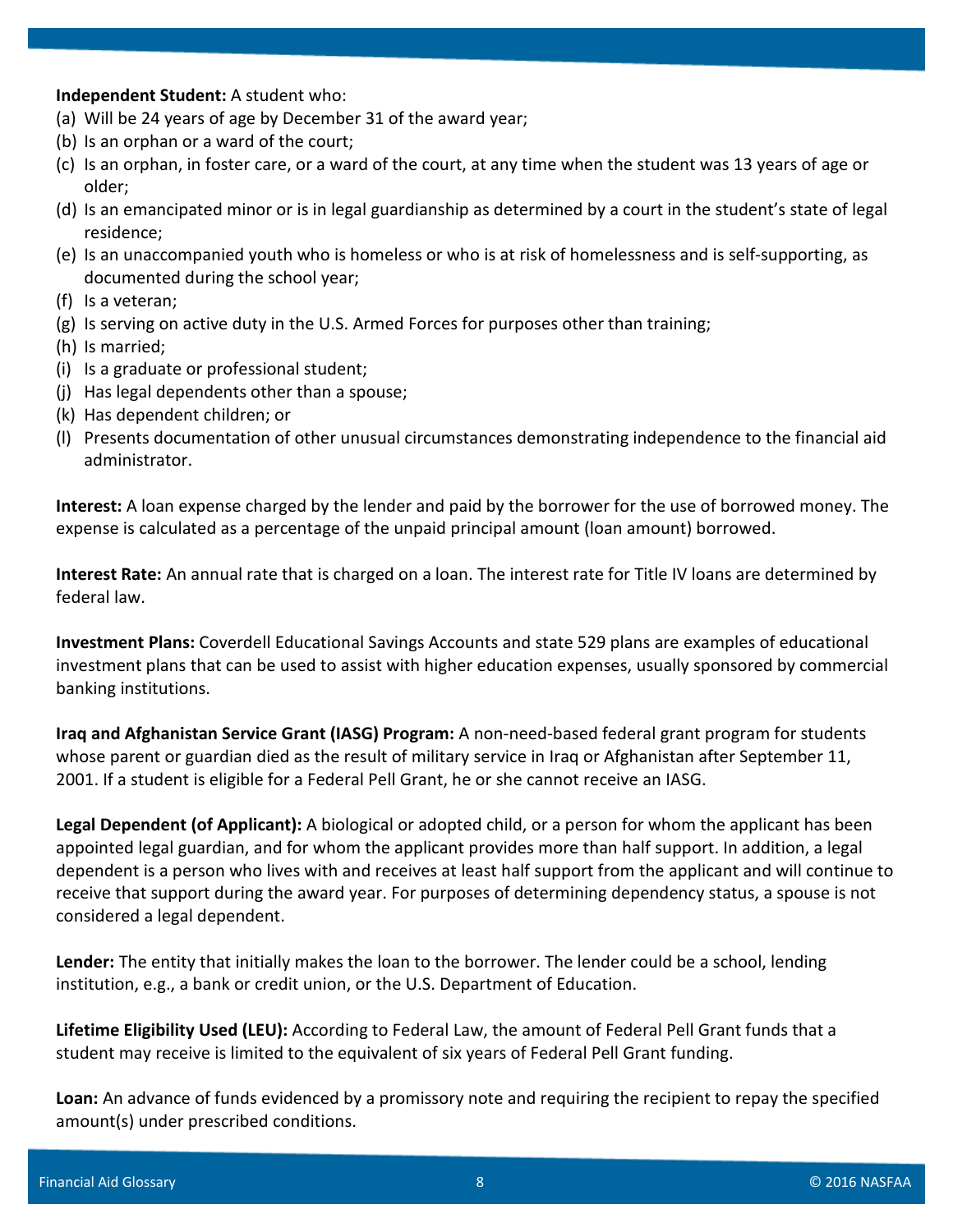**Loan Repayment Program:** A special program available to qualified students who have attended college on federally-funded student loans and for whom loans are repaid based upon employment in a particular field or with a participating federal agency, including the U.S. Army, Navy, and Air Force.

**Master Promissory Note (MPN):** A promissory note for the Federal Perkins Loan and Direct Loan programs that allows borrowers to apply for multiple loans during a student's attendance at a postsecondary institution.

**Means-Tested Federal Benefit Program:** A federal benefit program for which the applicant must demonstrate financial need.

**Merit-Based Aid:** Financial aid awarded because of a student's achievement or talent in a particular area, such as academics, athletics, music, etc.

**Military Scholarships:** Reserve Officer Training Corps (ROTC) scholarships available for the U.S. Army, Navy, and Air Force at participating postsecondary institutions throughout the United States. These scholarships cover tuition and fees, books and supplies, and include a subsistence allowance.

**National and Community Service:** A program established through the National and Community Service Trust Act of 1993 designed to reward individuals who provide community service with educational benefits and/or loan forgiveness or cancellation.

**National Health Service Corps (NHSC) Scholarship Program:** Scholarship program for students who pursue full-time courses of study in certain health professions disciplines, and are willing to serve as primary care practitioners in underserved areas after completing their education.

**National Student Loan Data System (NSLDS):** The U.S. Department of Education's centralized database which stores enrollment and disbursement information for federal student financial aid funds that students have received. NSLDS receives data from schools, guaranty agencies, and U.S. Department of Education programs.

**Need:** See Financial Need.

**Need Analysis:** A system by which an applicant's ability to pay for educational expenses is evaluated and calculated. Need analysis consists of two primary components: (a) determination of an estimate of the applicant's and/or family's ability to contribute to educational expenses; and (b) determination of an accurate estimate of the educational expenses themselves.

**Need Analysis Formula:** Defines the data elements used to calculate the EFC; there are two distinct formulas: regular and simplified. The formula determines the EFC under the Federal Methodology.

**Need-Based Aid:** Student assistance awarded because of a student's demonstrated calculated need for assistance.

**Net Price:** An estimate of the actual cost that a student and her family will expect to pay for one year's educational expenses at an institution. It takes into account the institution's cost of attendance and subtracts grants and scholarships for which the student may be eligible.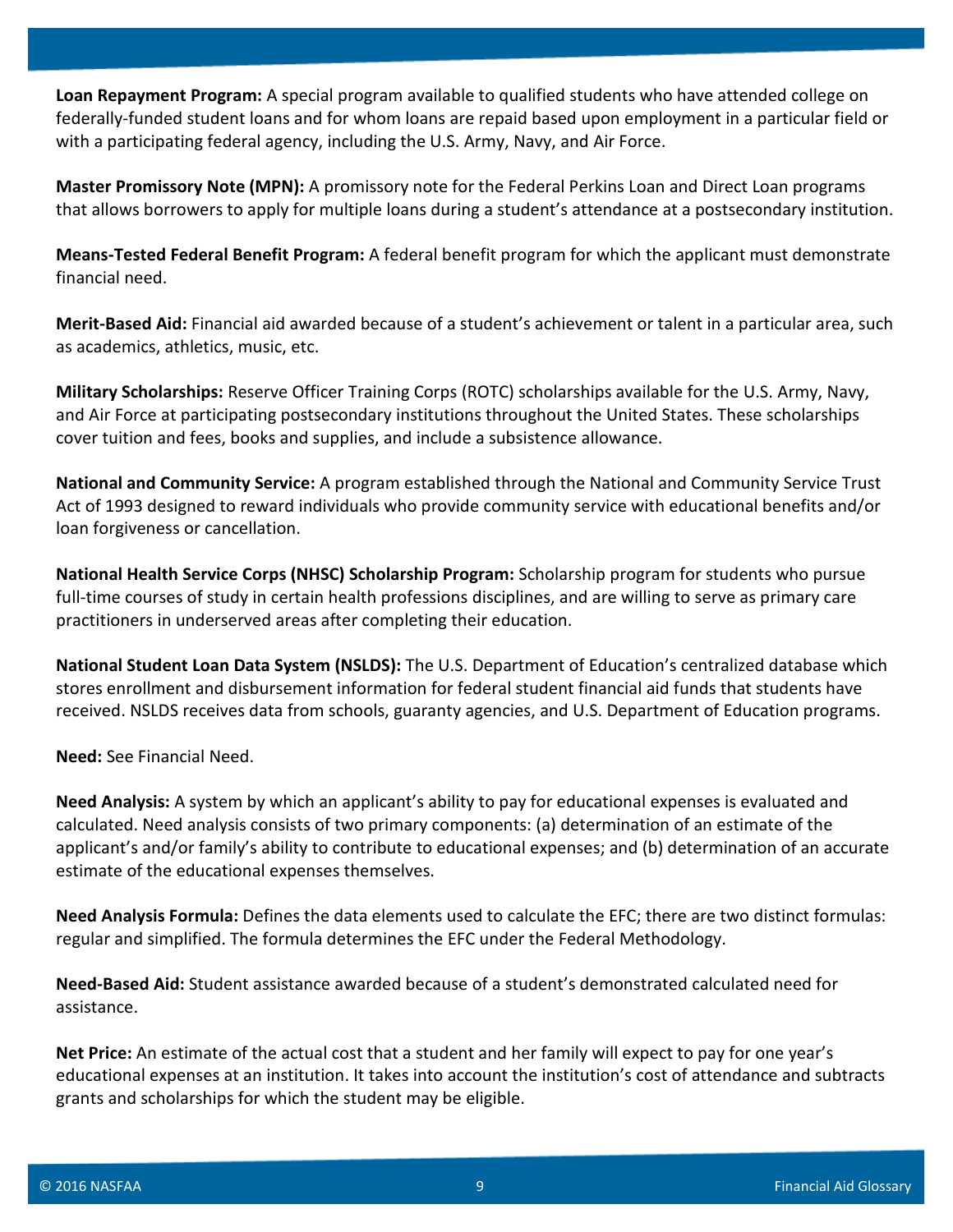**Non-Need-Based Aid:** Student financial assistance based on criteria other than need, such as academic, musical, or athletic ability. Also, refers to federal student aid programs where the EFC is not part of the need equation.

**Packaging:** The process of combining various types of student aid (loans, grants, scholarships, and student employment) to attempt to meet the full amount of a student's need.

**Parent Contribution:** A quantitative estimate of the parents' ability to contribute to the postsecondary educational expenses of a dependent student.

**PDF FAFSA:** A version of the FAFSA viewed using Adobe Acrobat which may be printed, completed, and filed like a paper FAFSA.

**PLUS**: See Direct PLUS Loan.

**Principal (of a loan):** The amount of money borrowed through a loan; does not include interest or other charges, unless they are capitalized.

**Professional Judgment (PJ):** The financial aid administrator's discretion, based on the special circumstances of the student, to change the data elements used in determining eligibility for federal student aid, adjust a student's cost of attendance, or deny or reduce Direct Loan eligibility.

**Promissory Note:** The legal document which binds a borrower to the repayment obligations and other terms and conditions which govern a loan program.

**Regular Student:** One who is enrolled or accepted for enrollment at an institution for the purpose of obtaining a degree, certificate, or other recognized education credential offered by that institution.

**Repayment Schedule:** A plan that is provided to the borrower at the time he or she ceases at least half-time enrollment. The plan sets forth the principal and interest due on each installment and the number of payments required to pay the loan in full. Additionally, it includes the interest rate, the due date of the first payment, and the frequency of payments.

**Reserve Officers Training Corps Scholarship Program:** See ROTC Scholarship Program.

**ROTC Scholarship Program:** Competitive scholarship that pays for tuition, fees, books, a monthly living stipend, and other benefits in exchange for participating in drills and classes during the academic year, military camp during the summer, and, upon graduation, full-time active duty in the military for at least four years.

**SAR:** See Student Aid Report.

**SAR Acknowledgment:** A one-page Student Aid Report that cannot be corrected. Students who file a FAFSA on the Web (FOTW) or submit online corrections without providing a valid email address receive this output document.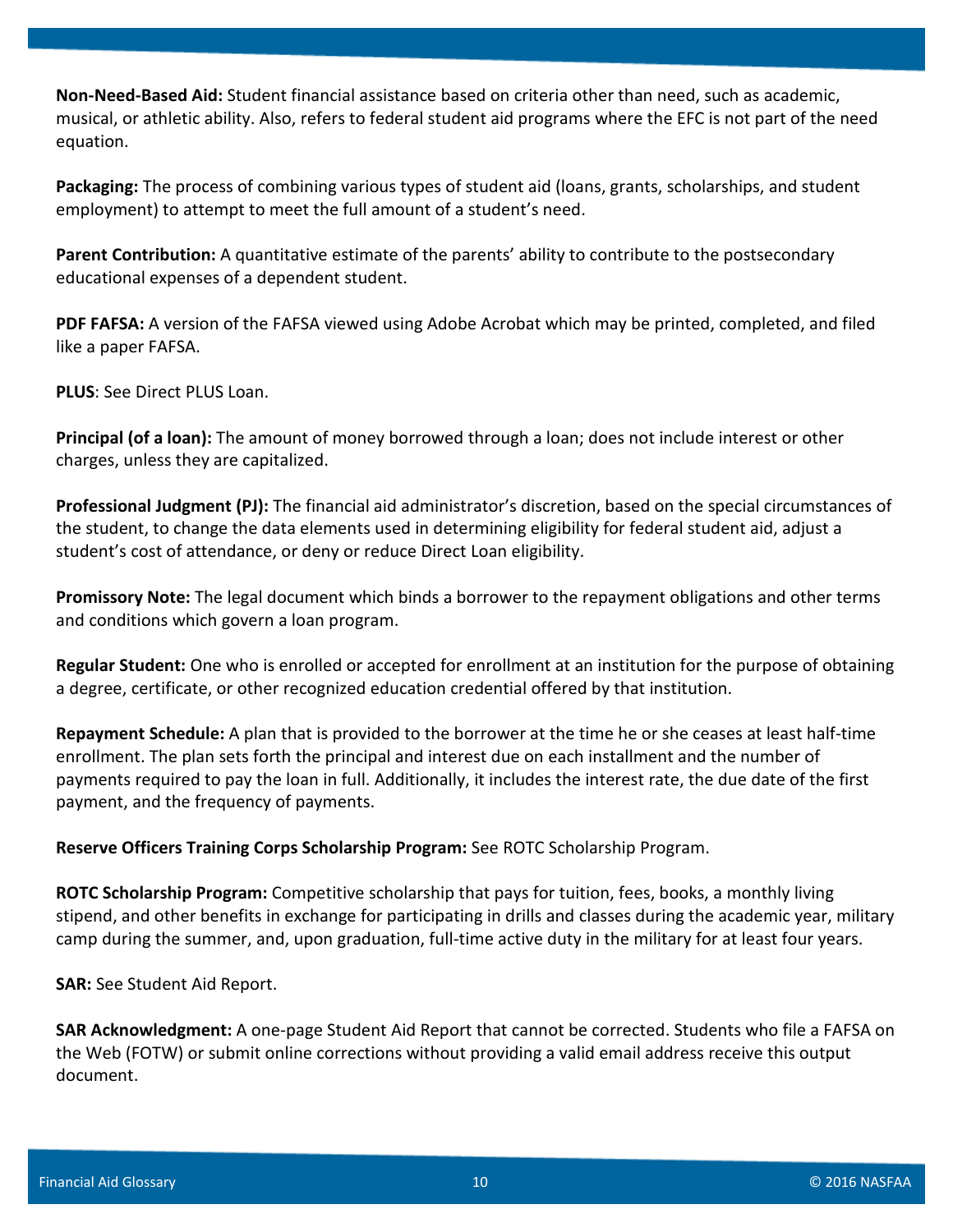**Satisfactory Academic Progress (SAP):** Qualitative and quantitative standards students must meet towards degree or certificate completion in order to remain eligible to receive federal student financial aid.

**Scholarship:** A form of financial assistance that does not require repayment or employment and is usually made to students who demonstrate or show potential for distinction, usually in academic performance.

**Scholarship Search Services:** Organizations that may help students find little-known and unused financial aid funds. Families who are interested in using such a service should carefully investigate the company first.

**Service Academy:** The five postsecondary institutions administered by branches of the military [U.S. Military Academy, U.S. Air Force Academy, U.S. Naval Academy, U.S. Coast Guard Academy, and U.S. Merchant Marine Academy].

**Simplified Needs Test (SNT):** An alternate method of calculating the EFC for families with incomes of less than \$50,000, and who meet one of the following conditions: filed, or are eligible to file, an IRS Form 1040A or 1040EZ, are not required to file an income tax return, who have a household member who received benefits through a means-tested federal benefit program, or is a dislocated worker. The SNT excludes all assets from consideration in the calculation of the EFC.

**Student Aid Report (SAR):** The official notification sent to a student as a result of the CPS receiving an applicant record (FAFSA) for a student. The SAR summarizes applicant information, provides the EFC for a student, and displays other special messages related to the student's application. In some instances the SAR may need to be submitted to the financial aid office at the school the student plans to attend, but only if the school requests it. Depending on how the student submits the FAFSA, the SAR is either a paper or electronic document.

**Student Contribution:** A quantitative estimate of the student's ability to contribute to postsecondary expenses for a given year.

**Subsidy:** The money the federal government uses to help underwrite student aid programs.

**Subsidized Loan Eligibility Time Limitation (150% rule):** First-time borrowers have a maximum eligibility period for which they are eligible to receive a Direct Subsidized Loan. These borrowers may not receive a Direct Subsidized Loan for a period of more than 150 percent of the published length of the program in which they are enrolled.

**Taxable Income:** Income earned from wages, salaries, and tips, as well as interest income, dividend income, business or farm profits, and rental or property income.

**Teacher Education Assistance for College and Higher Education (TEACH) Grant Program:** A federal non-needbased grant program in which funds are awarded to undergraduate and graduate students who want to pursue a teaching career in a high-need field and who agree to teach in a school serving low-income students (Title I schools) after graduating. If a recipient does not fulfill the service requirement, funds convert into a Direct Unsubsidized Loan.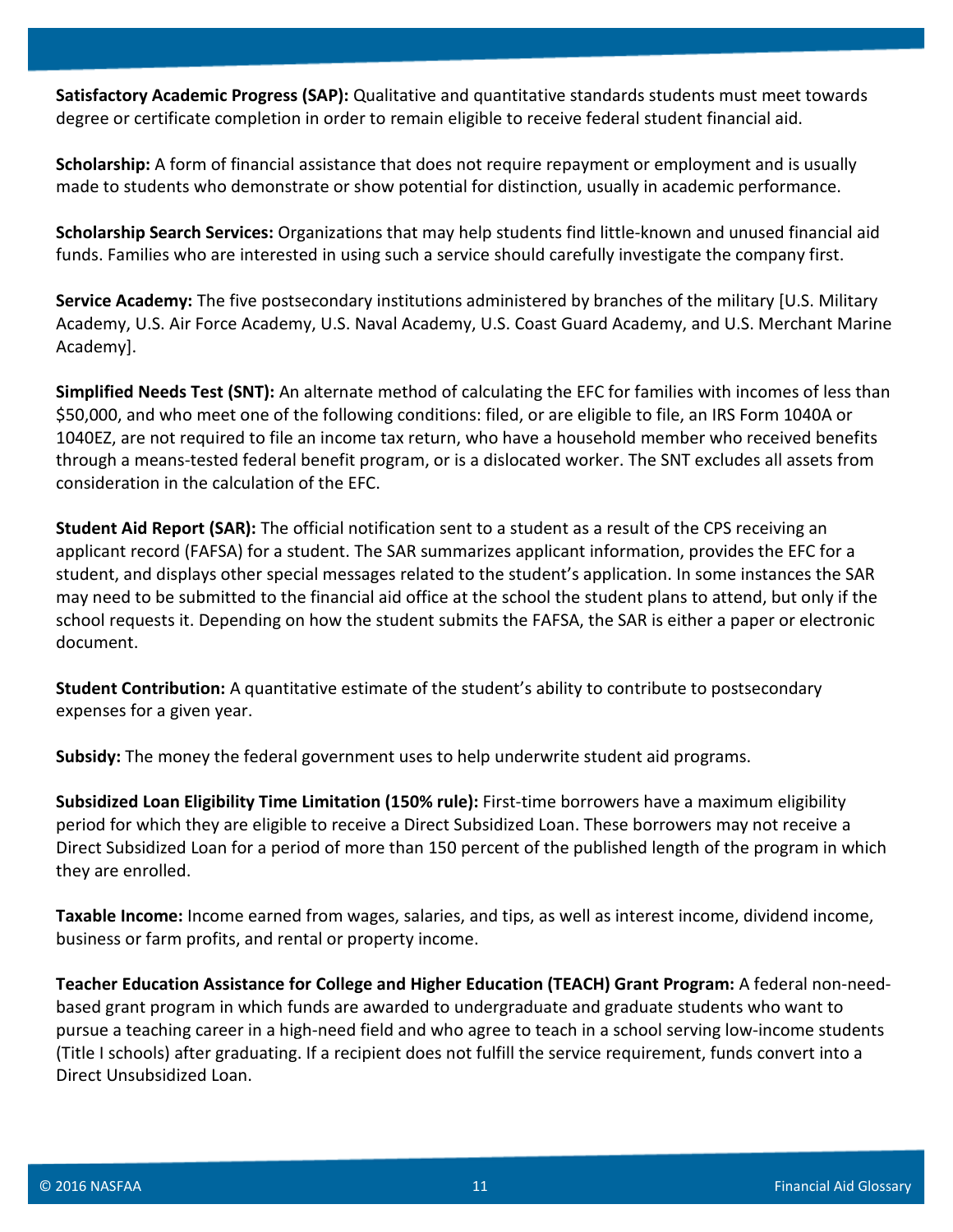**Title IV Programs:** Those federal student aid programs authorized under Title IV of the Higher Education Act of 1965, as amended. Includes the Federal Pell Grant, Iraq and Afghanistan Service Grant (IASG), Teacher Education Assistance for College and Higher Education (TEACH) Grant, Federal Supplemental Educational Opportunity Grant (FSEOG), Federal Work-Study (FWS), Federal Perkins Loan, and Federal Direct Student Loan (Direct Loan) programs.

**Tuition Payment Plans:** A strategy by which payment for present costs of postsecondary education is extended into a future period of time.

**Unmet Need:** The difference between a student's total cost of attendance at a specific institution and the student's total available resources.

**Untaxed Income:** All income received that is not reported to the Internal Revenue Service (IRS) or is reported but excluded from taxation. Such income would include but not be limited to untaxed capital gains, interest on tax-free bonds, dividend exclusion, and military and other subsistence and living allowances.

**Verification:** A process used to confirm data reported on the FAFSA. Institutions are authorized to obtain documentation to confirm the information reported on the FAFSA.

**Veterans Educational Benefits:** Assistance programs for eligible veterans and/or their dependents for education or training.

**Vocational Rehabilitation:** Programs administered by state departments of vocational rehabilitation services to assist individuals who have a physical or mental disability which is a substantial handicap to employment.